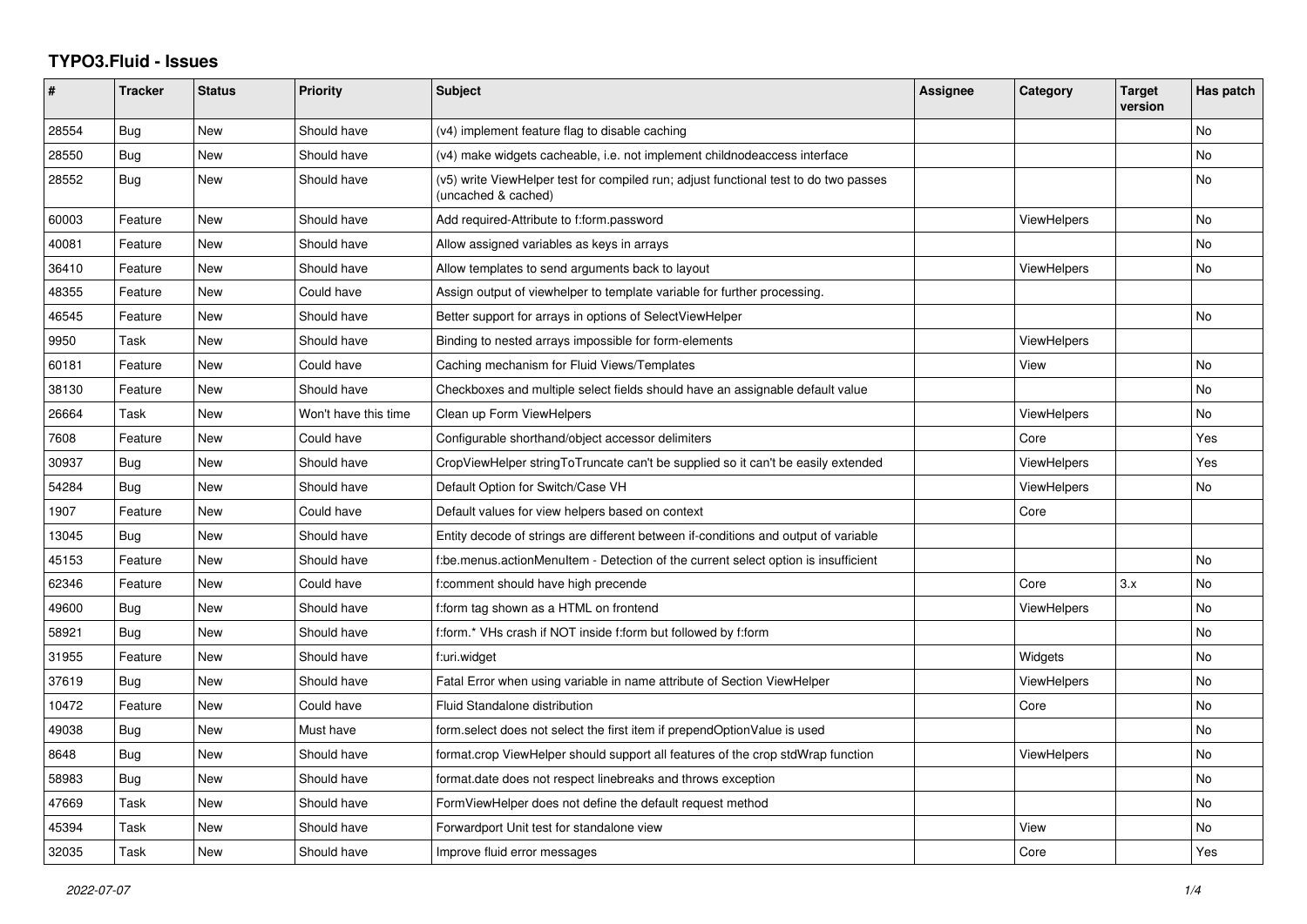| #     | <b>Tracker</b> | <b>Status</b> | <b>Priority</b>      | <b>Subject</b>                                                                                         | <b>Assignee</b> | Category    | <b>Target</b><br>version | Has patch |
|-------|----------------|---------------|----------------------|--------------------------------------------------------------------------------------------------------|-----------------|-------------|--------------------------|-----------|
| 4704  | Feature        | New           | Should have          | Improve parsing exception messages                                                                     |                 | Core        |                          |           |
| 28553 | <b>Bug</b>     | New           | Should have          | improve XHProf test setup                                                                              |                 |             |                          | No        |
| 56237 | Task           | New           | Should have          | in-line (Condition) View Helpers should not evaluate on parsing                                        |                 |             |                          | No        |
| 57885 | Bug            | New           | Must have            | Inputs are cleared from a second form if the first form produced a vallidation error                   |                 |             |                          | No        |
| 51100 | Feature        | New           | Must have            | Links with absolute URI should have the option of URI Scheme                                           |                 | ViewHelpers |                          | No        |
| 27607 | Bug            | New           | Must have            | Make Fluid comparisons work when first element is STRING, second is NULL.                              |                 | Core        |                          | No        |
| 26658 | Task           | New           | Won't have this time | Make Form ViewHelpers consistent                                                                       |                 | ViewHelpers |                          | No        |
| 30555 | Feature        | New           | Could have           | Make TagBuilder more extensible                                                                        |                 | Core        |                          | No        |
| 28549 | Bug            | New           | Should have          | make widgets cacheable, i.e. not implement childnodeaccess interface                                   |                 |             |                          | No        |
| 42397 | Feature        | New           | Should have          | Missing viewhelper for general links                                                                   |                 |             |                          | No        |
| 40064 | Bug            | New           | Must have            | Multiselect is not getting persisted                                                                   |                 | ViewHelpers |                          | No        |
| 36559 | Feature        | New           | Could have           | New widget progress bar                                                                                |                 |             |                          | Yes       |
| 60271 | Feature        | New           | Should have          | Paginate viewhelper, should also support arrays                                                        |                 |             |                          | No        |
| 36655 | Bug            | New           | Should have          | <b>Pagination Links</b>                                                                                |                 | Widgets     |                          | No        |
| 45384 | Bug            | New           | Must have            | Persisted entity object in widget-configuration cannot be deserialized (after reload)                  |                 | Widgets     | 2.0.1                    | No        |
| 39936 | Feature        | New           | Should have          | registerTagAttribute should handle default values                                                      |                 | ViewHelpers |                          | No.       |
| 42743 | Task           | New           | Should have          | Remove inline style for hidden form fields                                                             |                 |             |                          | No        |
| 43071 | Task           | New           | Should have          | Remove TOKENS for adding fallback teplates in B                                                        |                 |             |                          | No        |
| 43072 | Task           | New           | Should have          | Remove TOKENS for adding templates fallback in Backporter                                              |                 | View        |                          | No        |
| 38369 | Bug            | New           | Must have            | Resource ViewHelpers should not fall back to request package                                           |                 | View        |                          | No        |
| 33215 | Feature        | New           | Should have          | RFC: Dynamic values in ObjectAccess paths                                                              |                 |             |                          | No        |
| 39990 | Bug            | New           | Should have          | Same form twice in one template: hidden fields for empty values are only rendered<br>once              |                 | Core        |                          | No        |
| 9514  | Feature        | <b>New</b>    | Should have          | Support explicit Array Arguments for ViewHelpers                                                       |                 |             |                          |           |
| 60856 | Bug            | New           | Must have            | Target attribute not supported by the form viewhelper                                                  |                 | ViewHelpers |                          | Yes       |
| 52591 | Bug            | New           | Should have          | The Pagination Widget broken for joined objects                                                        |                 |             |                          | No        |
| 10911 | Task           | New           | Should have          | Tx Fluid ViewHelpers Form AbstractFormViewHelper->renderHiddenIdentityField<br>should be more reliable |                 | ViewHelpers |                          | No        |
| 34309 | Task           | New           | Could have           | Unknown ViewHelpers cause exception - should be handled more graceful                                  |                 | ViewHelpers |                          | No        |
| 3481  | Bug            | New           | Should have          | Use ViewHelperVariableContainer in PostParseFacet                                                      |                 | Core        |                          | No        |
| 51277 | Feature        | New           | Should have          | ViewHelper context should be aware of actual file occurrence                                           |                 |             |                          | No        |
| 52419 | Bug            | New           | Should have          | Wrong PHPDocs notation for default value inline f:translate viewhelper                                 |                 |             | 2.0                      | No        |
| 54195 | Task           | New           | Should have          | Rename and move FormViewHelper's errorClass value, currently 'f3-form-error'                           | Adrian Föder    | ViewHelpers |                          | No        |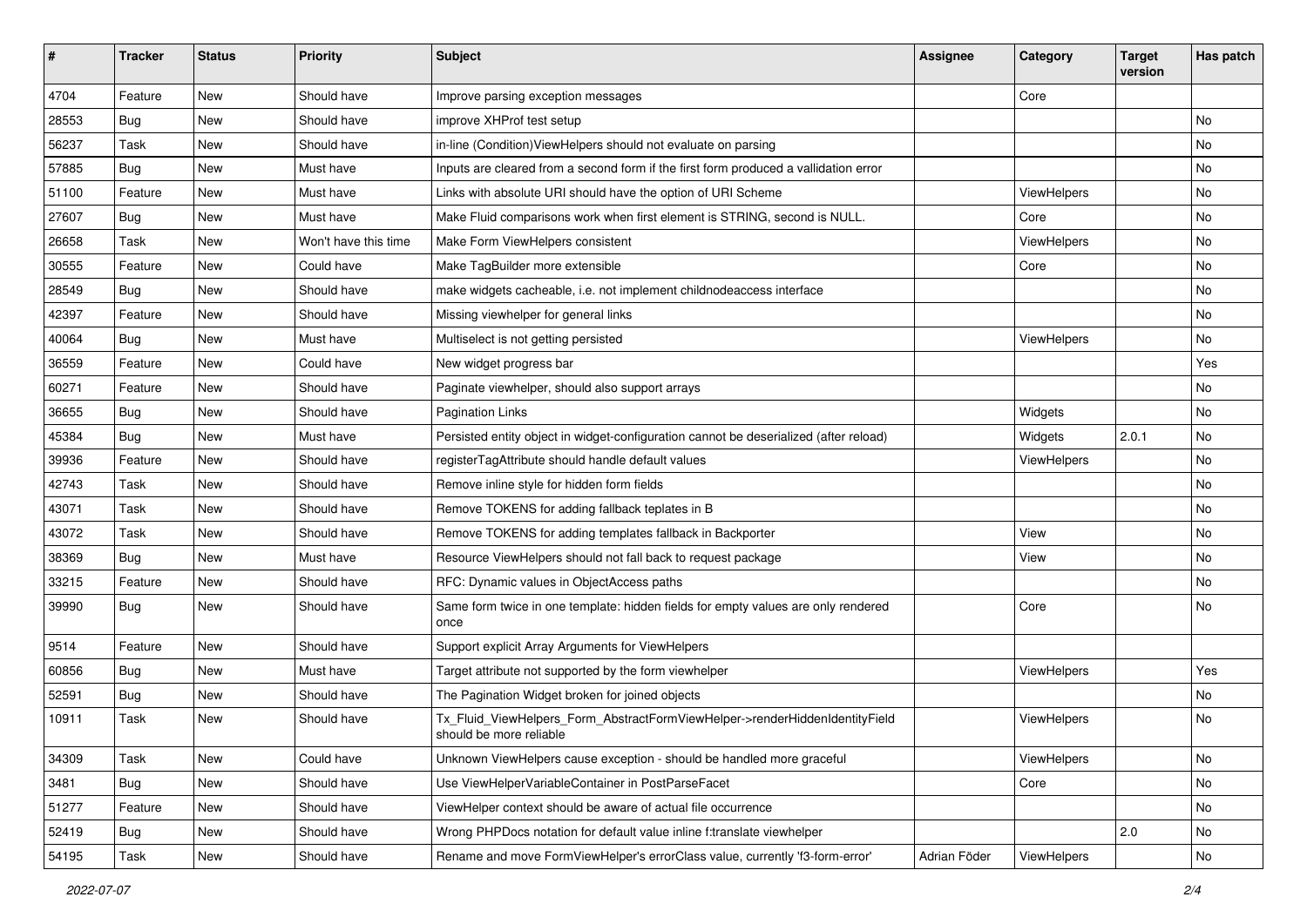| #     | <b>Tracker</b> | <b>Status</b>            | <b>Priority</b> | Subject                                                                                              | <b>Assignee</b>             | Category           | <b>Target</b><br>version | Has patch |
|-------|----------------|--------------------------|-----------------|------------------------------------------------------------------------------------------------------|-----------------------------|--------------------|--------------------------|-----------|
| 3725  | Feature        | New                      | Could have      | CSS Engine                                                                                           | Christian Müller            | ViewHelpers        |                          | No        |
| 37095 | Feature        | <b>New</b>               | Should have     | It should be possible to set a different template on a Fluid TemplateView inside an<br>action        | Christopher<br>Hlubek       |                    |                          | No        |
| 12863 | <b>Bug</b>     | <b>New</b>               | Should have     | Attributes of a viewhelper can't contain a '-'                                                       | Sebastian<br>Kurfuerst      | Core               |                          | No        |
| 33551 | <b>Bug</b>     | New                      | Must have       | View helper values break out of a partial scope                                                      | Sebastian<br>Kurfuerst      | Core               |                          | No        |
| 28551 | <b>Bug</b>     | Accepted                 | Should have     | (v4) backport VHTest                                                                                 | Sebastian<br>Kurfuerst      |                    |                          | No        |
| 9005  | Feature        | Accepted                 | Could have      | Fluid Template Analyzer (FTA)                                                                        | Sebastian<br>Kurfuerst      |                    |                          |           |
| 5933  | Feature        | Accepted                 | Should have     | Optional section rendering                                                                           | Sebastian<br>Kurfuerst      | ViewHelpers        |                          | No        |
| 3291  | Feature        | Needs<br>Feedback        | Should have     | Cacheable viewhelpers                                                                                |                             |                    |                          | No        |
| 45345 | Feature        | Needs<br>Feedback        | Should have     | Easy to use comments for fluid that won't show in output                                             |                             |                    |                          |           |
| 46289 | <b>Bug</b>     | Needs<br>Feedback        | Should have     | Enable Escaping Interceptor in XML request format                                                    |                             | View               | 2.0.1                    | No        |
| 8989  | Feature        | Needs<br>Feedback        | Could have      | Search path for fluid template files                                                                 |                             | View               |                          | No        |
| 46091 | Task           | Needs<br>Feedback        | Should have     | Show source file name and position on exceptions during parsing                                      |                             |                    |                          | No        |
| 58862 | <b>Bug</b>     | Needs<br>Feedback        | Should have     | FormViewHelper doesn't accept NULL as value for \$arguments                                          | Bastian<br>Waidelich        | ViewHelpers        |                          | Yes       |
| 33628 | <b>Bug</b>     | <b>Needs</b><br>Feedback | Must have       | Multicheckboxes (multiselect) for Collections don't work                                             | Christian Müller            | ViewHelpers        |                          | No        |
| 8491  | Task           | Needs<br>Feedback        | Should have     | link.action and uri.action differ in absolute argument                                               | Karsten<br>Dambekalns       | ViewHelpers        |                          | No        |
| 36662 | <b>Bug</b>     | Needs<br>Feedback        | Should have     | Checked state isn't always correct when property is collection                                       | Kevin Ulrich<br>Moschallski | <b>ViewHelpers</b> | 1.1.1                    | No        |
| 33394 | Feature        | Needs<br>Feedback        | Should have     | Logical expression parser for BooleanNode                                                            | <b>Tobias Liebig</b>        | Core               |                          | No        |
| 46257 | Feature        | <b>Under Review</b>      | Should have     | Add escape sequence support for Fluid                                                                |                             | Core               |                          | No        |
| 52536 | Bug            | <b>Under Review</b>      | Should have     | Errorclass not set if no property-attribute set                                                      |                             |                    |                          |           |
| 5636  | Task           | <b>Under Review</b>      | Must have       | Form RadioViewHelper and CheckBoxViewHelper miss check for existing object<br>before it is accessed. |                             |                    |                          | No        |
| 34682 | <b>Bug</b>     | <b>Under Review</b>      | Should have     | Radio Button missing checked on validation error                                                     |                             | ViewHelpers        |                          | No        |